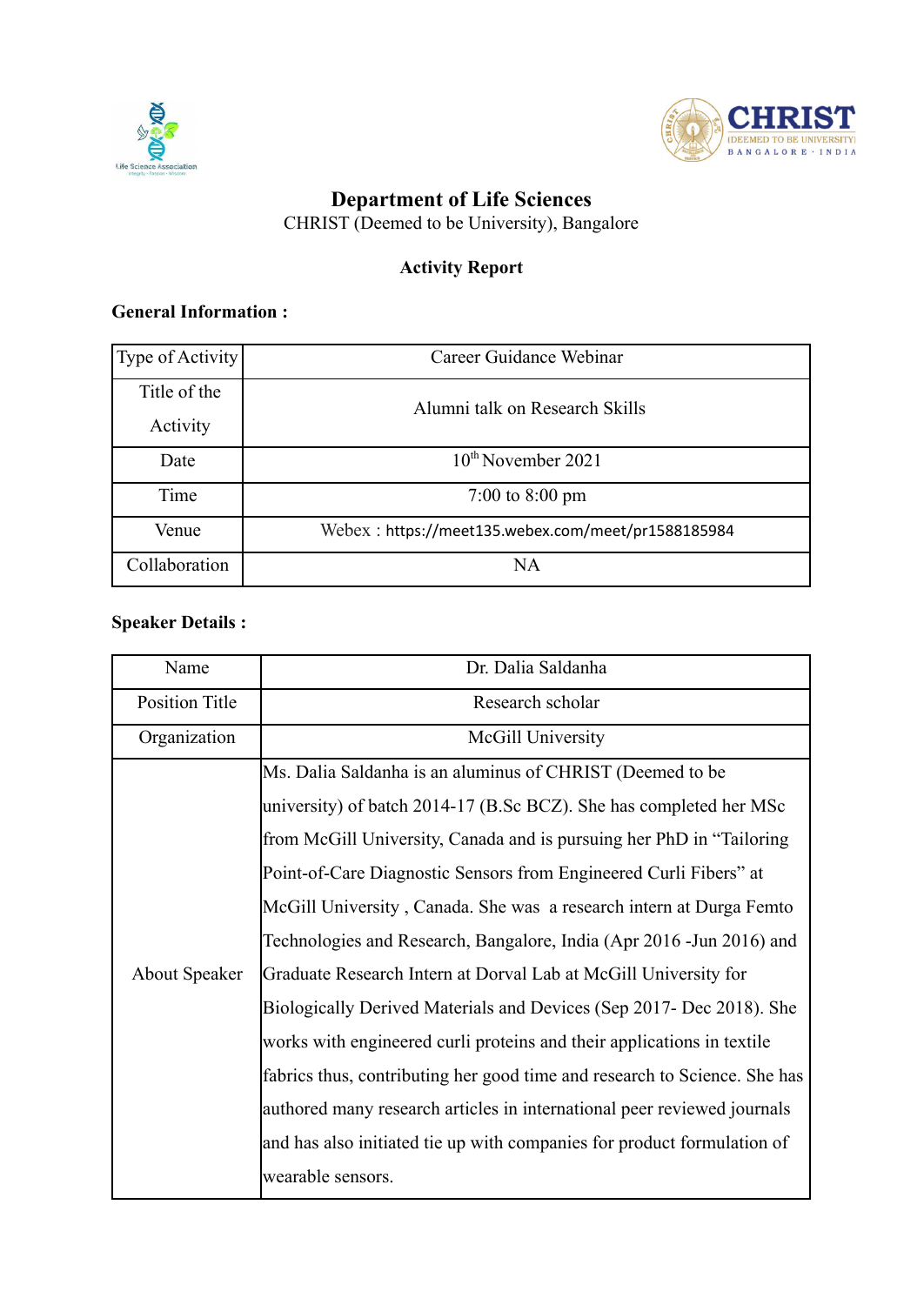### **Participants Profile :**

| Type of Participants | Students (PG $& UG$ ) |
|----------------------|-----------------------|
| No. of Participants  | 26                    |

#### **Synopsis of the Activity :**

|                         | The session was a talk for biotechnology students to throw light on<br>Highlights of the Activity various fields, opportunities and currently trending and developing<br>field of applied sciences.              |
|-------------------------|------------------------------------------------------------------------------------------------------------------------------------------------------------------------------------------------------------------|
| Key Takeaways           | 1. Formulation of research problem.<br>2. Student's role at CHRIST.<br>3. The options for research and development.<br>4. Application of engineered sensor proteins on the fabric.                               |
| Summary of the Activity | Ms. Dalia Saldanha addressed queries from all participants with<br>her immense knowledge and had presented the current research<br>work. She also gave a broader view regarding research and it's<br>challenges. |
| Follow-up Plan, if any  | talk will be organized soon with Dr. Shailaja<br>One more<br>Seetharaman (Batch 2011-2014) on 25 November 2021.                                                                                                  |

#### **Rapporteur :**

| Name of the Rapporteur Dr. Suma Sarojini |                             |
|------------------------------------------|-----------------------------|
| Email and Contact No                     | $suma$ @christuniversity.in |
|                                          | Mobile: 9880671846          |

### **Report:**

A virtual interactive session with Ms. Dalia Saldanha was held on November 10, 2021, through the Webex. Dalia Ma'am was an alumni student from the 2014-17 batch (B.Sc BCZ). The session started with welcome address and introduction of Ms. Dalia Saldanha rendered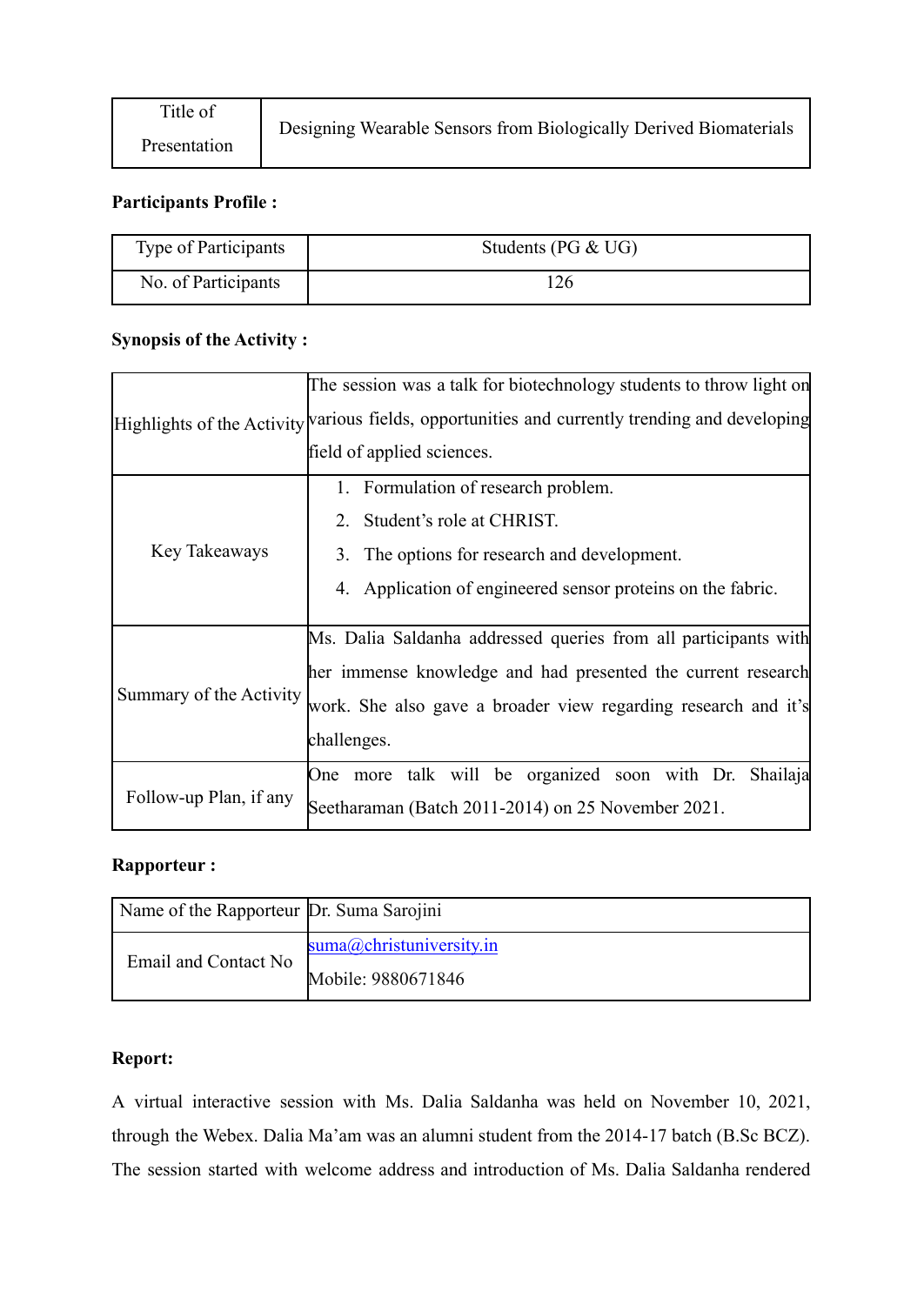by Ruhani (LSA member). This was followed by the message from the event coordinator Dr Suma S. Ms. Dalia had briefed her journey at Christ Univrsity and emphasized the importance of co curricular activities along with academics. She had presented the current developments in the field and had presented her research work. The session was kept open for Q&A and was moderated by Dr Suma and then was concluded with the vote of thanks by Shikha (LSA member). The session was organized under the guidance and supervision of Dr. Suma Sarojini, Associate Professor and Alumni Coordinator, Dept of Life Sciences.

#### **Webinar Flyer:**



**Few Images of the event:**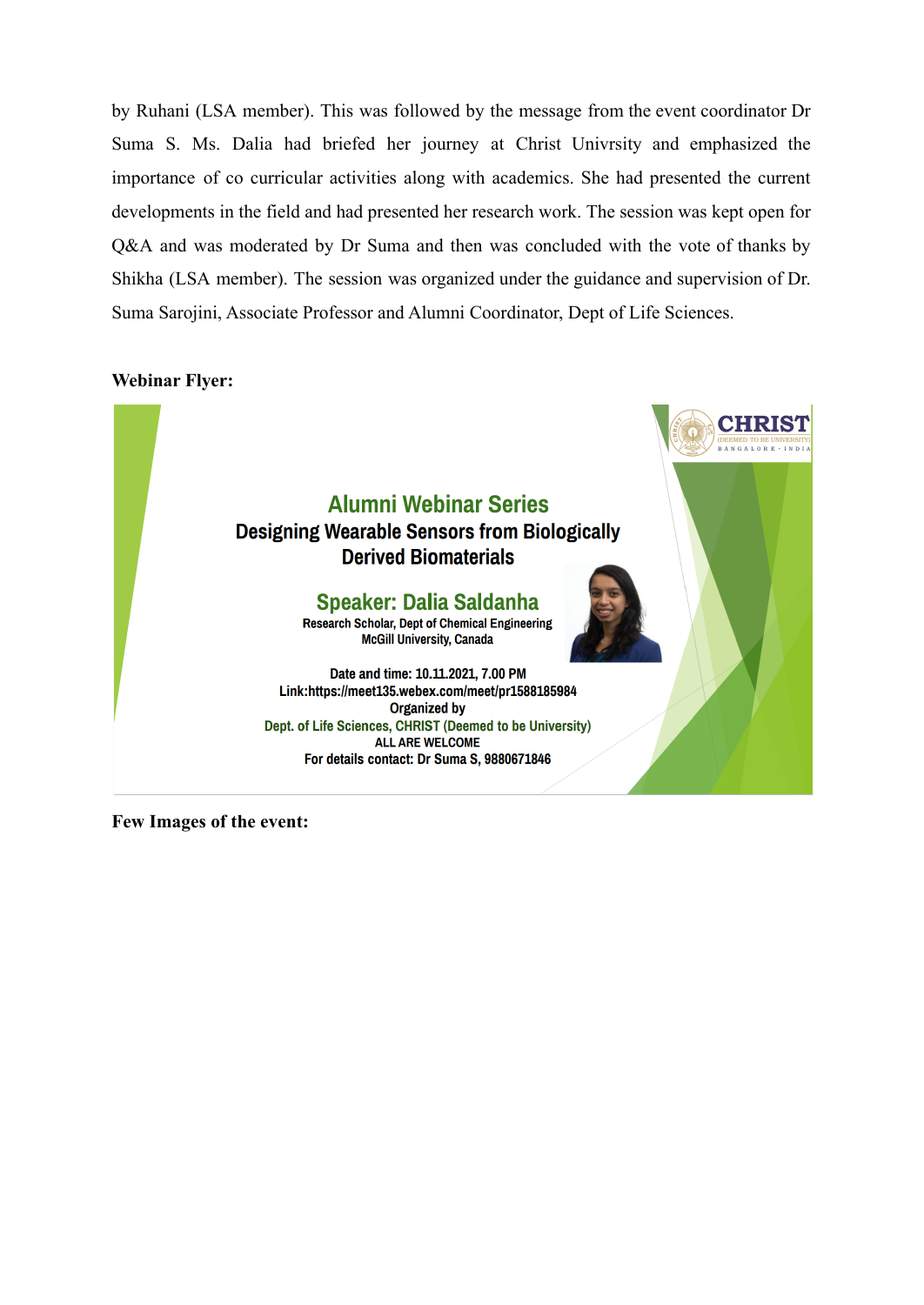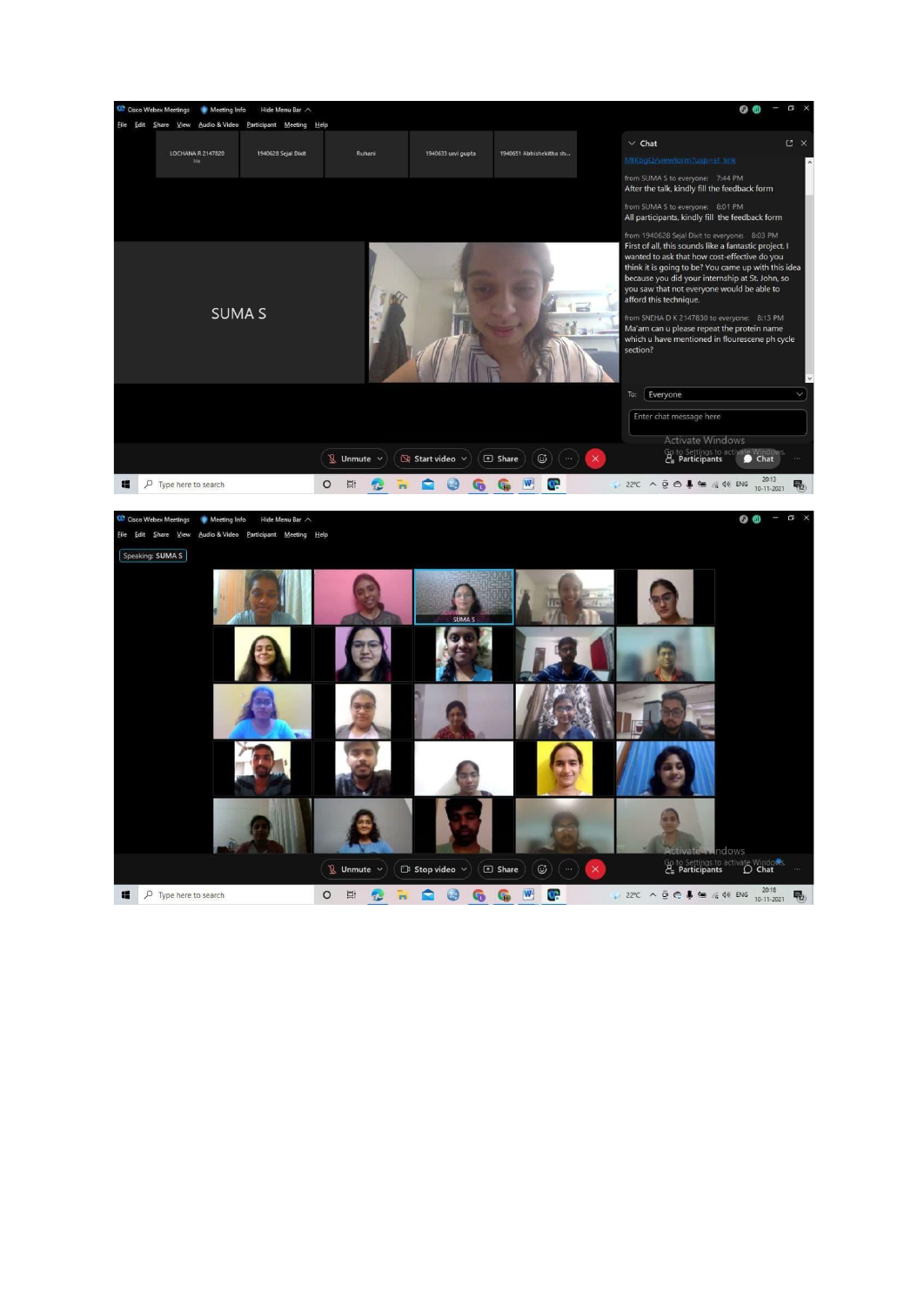

#### **List of participants :**

Timestamp Username email email Reg No Class and OrgFeedback on the talk and 2021/11/10 7roseanne.maRoseanne Maroseanne.ma 2147740 1MBTY 2021/11/10 7blessy.ponnaBlessy Ponnablessy.ponna 2147721 1MBTY 2021/11/10 7sona.sebastisona maria ssona.sebasti 2147831 1MZOO 2021/11/10 7aljose.mambAljose Mambaljose.mamb 2148202 MFS1 2021/11/10 7malavika.panMALAVIKA PAmalavika.pan 2148227 MFS 2021/11/10 7kavyashree.aKavyashree Akavyashree.a 2147607 1MBOT 2021/11/10 7darshan.sm@Darshan SM darshan.sm@ 2147704 1MBTY 2021/11/10 7shilvany.singShilvany Singshilvany.sing 2148241 1MFS 2021/11/10 7namami.bhaNamami Bhanamami.bha 2148232 MSc Forensic 2021/11/10 7ch.jahnavi@mCh.Jahnavi Ch.jahnavi@m 2147722 1MBTY 2021/11/10 7athul.sebastiAthul Sebastiathul.sebasti 2148203 MSc Forensic 2021/11/10 7gargi.khandeGargi Khandegargi.khande 2147725 2021/11/10 7aditi.singh@mAditi singh aditi.singh@m 2148210 MFS 1 2021/11/10 7nameeta.m@Nameeta Jesnameeta.m@ 2147822 M.Sc zoology 2021/11/10 7jomol.johnsoJomol Johnsjomol.johnso 2148223 Msc Forensic 2021/11/10 7shriti.somaniShriti Somanshriti.somani 2147615 M.Sc Botany 2021/11/10 7cm.vaishnaviVaishnavi CMcm.vaishnavi 1940658 5 BCZ 2021/11/10 7hima.nathanHima Nathanhimanathan1 2148222 1MFS 2021/11/10 7preeti.sanyalPreeti Sanyalpreeti.sanyal 2147737 1MBTY 2021/11/10 7gaikwad.prasVaishnavi Gagaikwad.pras 2147724 1MBTY 2021/11/10 7oishik.bhattaOishik Bhattaoishik.bhatta 2147710 2021/11/10 7swathi.pk@mSwathi P K swathi.pk@m 2147836 1MZOO 2021/11/10 7sreelakshmi.pSreelakshmi Psreelakshmi.p 2147832 1Mzoo 2021/11/10 7gayathry.bijuGayathry Bijugayathry.biju 2147727 1MBTY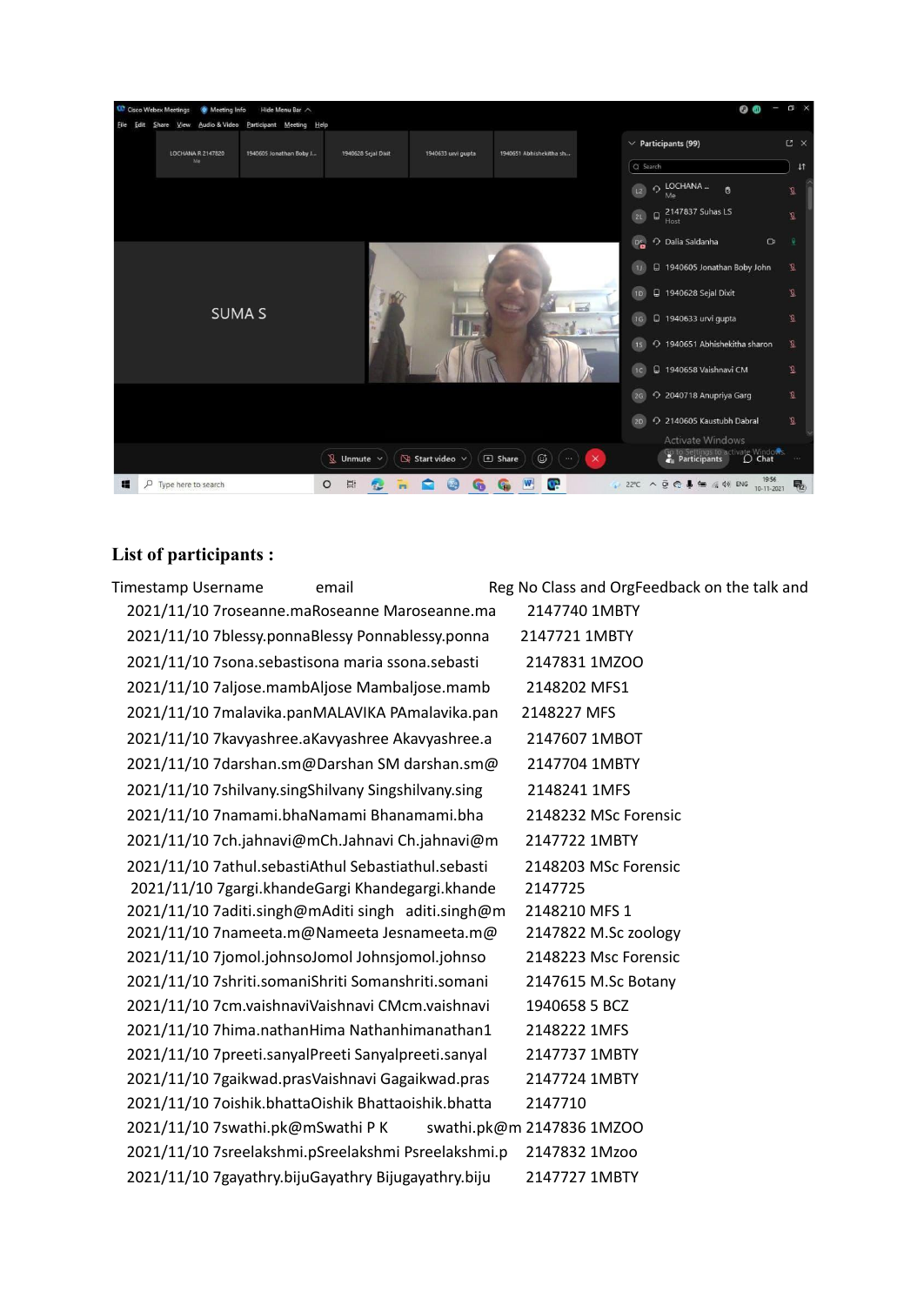| 2021/11/10 7sweta.mohanSweta Mohansweta.mohan         | 2147619 1MBOT             |
|-------------------------------------------------------|---------------------------|
| 2021/11/10 7nikitha.n@mNikitha.N<br>nikitha.n@m       | 2147735 1MBTY             |
| 2021/11/10 7lathashree.j@Lathashree. Jlathashree.j@   | 2147608 1MBOT             |
| 2021/11/10 7 megha.yadavMegha yadavMegha.yadav        | 2148230 Msc forensic      |
| 2021/11/10 7shweta.meghShweta Meghshweta.megh         | 2148242 Msc. Forensic     |
| 2021/11/10 7kuldeep.agarKuldeep Praskuldeep.agar      | 2147602 MSc Botany        |
| 2021/11/10 7joann.thomaJoann Thomajoann.thoma         | 2147818 MSC ZOO           |
| 2021/11/10 8behki.shivaniShivani behkibehki.shivani   | 2147817 1MZOO             |
| 2021/11/10 8manobita.deManobita Demanobita.de         | 2144730 1MBTY             |
| 2021/11/10 8lalrintluanga@Lalrintluangalalrintluanga@ | 2147808 1MZOO             |
| 2021/11/10 8ritika.thomasRitika Thomaritika.thomas    | 2147613 Msc. BOT          |
| 2021/11/10 8b.reshika@mB Reshika                      | 2147815 1mzoo             |
| 2021/11/10 8siddhi.sudev@s<br>siddhi.sudev@           | 2147744 1 MBTY            |
| 2021/11/10 8megha.das@Megha Rani megha.das@           | 2147731 Msc biotechnology |
| 2021/11/10 8sriganesh.baSriganesh B Asriganesh.ba     | 2147714 1MBTY             |
| 2021/11/10 8suchitra.tete@Suchitra Tetesuchitra.tete@ | 2147617 1MBOT             |
| 2021/11/10 8jose.james@mJose James jose.james@m       | 2147709 1MBTY             |
| 2021/11/10 8sakina.fatimaSakina fatimaSakina.fatima   | 2147828                   |
| 2021/11/10 8rachana.kr@RACHANA K rachana.kr@          | 2147739 MBTY              |
| 2021/11/10 8joe.noel@scieJoe Karunya                  | 1940604 5BCZ              |
| 2021/11/10 8hemanth.h@HEMANTH Hhemanth.h@             | 2147805 MZOO              |
| 2021/11/10 8blessy.ponna                              | 2147721 1MBTY             |
| 2021/11/10 8sradha.s@mSradha.S                        | 2147616 1 MBOT            |
| 2021/11/10 8dipanshu.kumDipanshu KumDipanshu.kum      | 2147705 Biotech           |
| 2021/11/10 8urvi.gupta@sUrvi Gupta                    | 1940633 5 BCZ             |
| 2021/11/10 8ankita.chakraAnkita Chakrankita.chakra    | 2147604 1MBOT             |
| 2021/11/10 8vanathi.s@mVanathi S                      | 2147623 1MBOT             |
| 2021/11/10 8sutirtha.sengSutirtha Sengsutirtha.seng   | 2147618 1Mbot             |
| 2021/11/10 8cannon.fernaCannon Antocannon.ferna       | 2147804 1MZOO             |
| 2021/11/10 8abhishekithaAbhishekithaabhishekitha      | 1940651 Bcz               |
| 2021/11/10 8arlin.mani@mArlin Philip Marlin.mani@m    | 2147719 1MBTY             |
| 2021/11/10 8arfath.khaneArfath Khanearfath.khane      | 2148217 MSc. Forensic     |
| 2021/11/10 8gautam.prakGAUTAM PRAgautam.prak          | 2147706 1st MSc Biotech   |
| 2021/11/10 8yashwanth.gYASHWANTHyashwanth.g           | 2147812 Msc zoology       |
| 2021/11/10 8shine.simon@Shine simon shine.simon@      | 2147713 1stmbty           |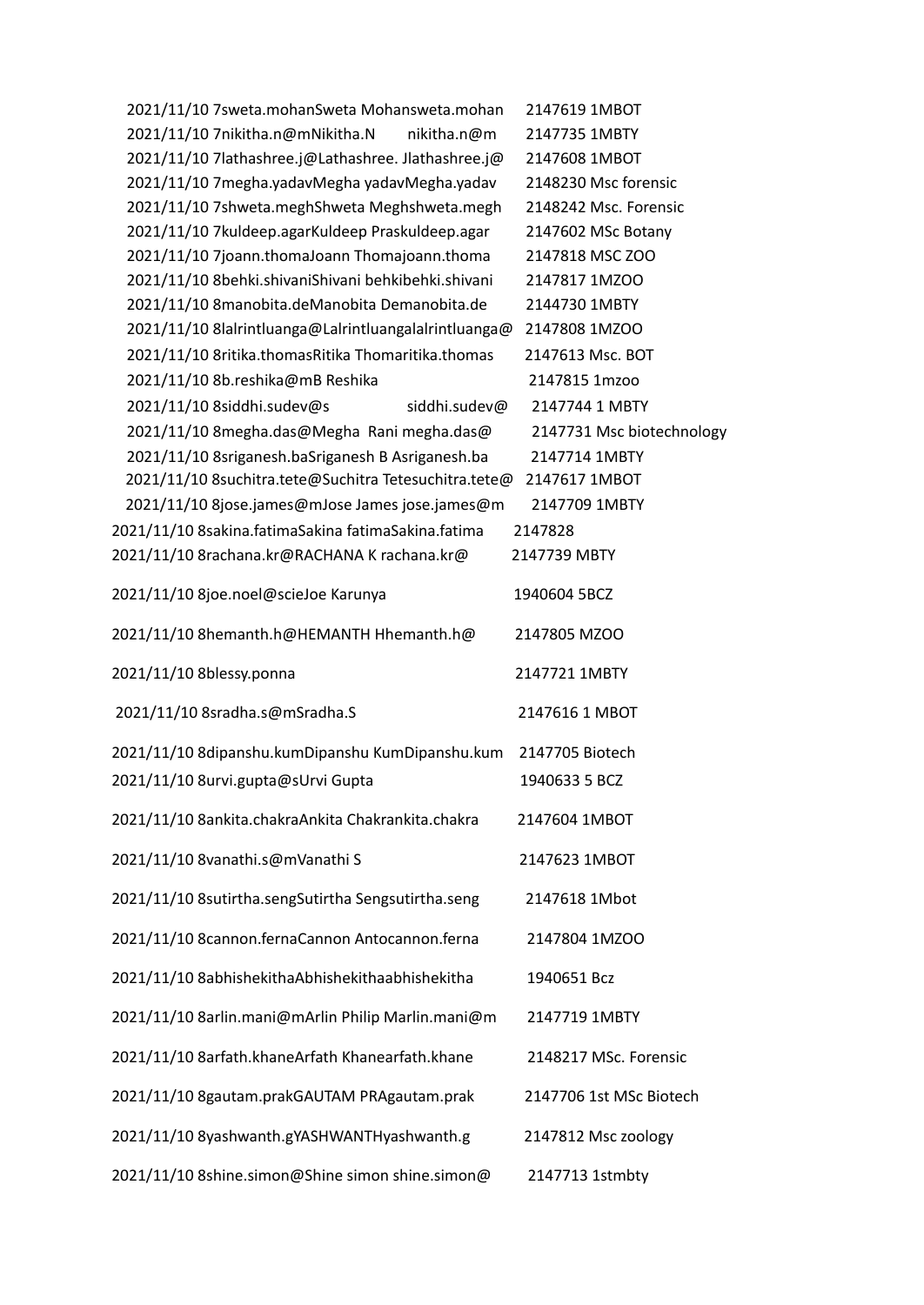| 2021/11/10 8arathy.nair@Arathy M Naiarathy.nair                                                                                                                                                                                                                         | 2147718 MSc biotech                                                            |
|-------------------------------------------------------------------------------------------------------------------------------------------------------------------------------------------------------------------------------------------------------------------------|--------------------------------------------------------------------------------|
| 2021/11/10 8amrutha.pd@Amrutha pd amruthadhas                                                                                                                                                                                                                           | 2148214 1MFS                                                                   |
| 2021/11/10 8tanvi.mathurTanvi Mathurtanvi.mathur                                                                                                                                                                                                                        | 2147746 1MBTY                                                                  |
| 2021/11/10 8himanshu.mhHimanshu M himanshu.mh                                                                                                                                                                                                                           | 2147806 1MZOO                                                                  |
| 2021/11/10 8sradha.s@mSradha.S sradha.s@m                                                                                                                                                                                                                               | 2147616 1 MBOT                                                                 |
| 2021/11/10 8p.madhavan@Madhavan Pp.madhavan@                                                                                                                                                                                                                            | 2147711 M.Sc. Biotech                                                          |
| 2021/11/10 8jeevanth.bapJeevanth Jamjeevanth.bap                                                                                                                                                                                                                        | 2148254 1MFS                                                                   |
| 2021/11/10 8nilofer.nasreeNilofer Nasrenilofer.nasree                                                                                                                                                                                                                   | 2147736 1MBTY                                                                  |
| 2021/11/10 8akashdeep.dAkashdeep Dakashdeep.d                                                                                                                                                                                                                           | 2147802 1MZOO                                                                  |
| 2021/11/10 8swati.rai@scSwati Rai                                                                                                                                                                                                                                       | 1940631 5BCZ                                                                   |
| 2021/11/10 8karen.jessicaKaren Jessicakaren.jessica                                                                                                                                                                                                                     | 1940619 BCZ                                                                    |
| 2021/11/10 8manasa.b@mManasa Bmanasa.b@m                                                                                                                                                                                                                                | 2148228 1 Msc Forensic                                                         |
| 2021/11/10 8raashi.jhunjhRaashi Jhunjraashi.jhunjh                                                                                                                                                                                                                      | 2147738 Msc biotech                                                            |
| 2021/11/10 8anto.akil@mbAnto Akil<br>anto.akil@mb                                                                                                                                                                                                                       | 2147702 1MBTY                                                                  |
| 2021/11/10 8sejal.dixit@scSejal Dixit<br>sejal.dixit@sc<br>2021/11/10 8kabir.ahmod@Kabir Alom Akabir.ahmod@<br>2021/11/10 8hariprasad.s@Hariprasad Shariprasad.s@<br>2021/11/10 8avantika.kamAvantika Vasavantika.kam<br>2021/11/10 8tresa.paul@mTresa Paultresa.paul@m | 1940628 BSc 5BCZ<br>2147807 1MZOO<br>2147708 1MBTY<br>2147720<br>2147834 1MZOO |
| 2021/11/10 8shalini.s@mbSHALINI Sshalini.s@mb                                                                                                                                                                                                                           | 2147741 MSc Biotech                                                            |
| 2021/11/10 8kaustubh.dakaustubh dabkaustubh.da                                                                                                                                                                                                                          | 2140605 1BCZ                                                                   |
| 2021/11/10 8aarsh.rooby@Aarsh Thadaaarsh.rooby@<br>2021/11/10 8kevin.j@scienKevin J Antonkevin.j@scien                                                                                                                                                                  | 2147601 1 MSc Botany<br>1940637 5BCZ                                           |
| 2021/11/10 8lochana.r@mLochana Rlochana.r@m                                                                                                                                                                                                                             | 2147820 1MZoo                                                                  |
| 2021/11/10 8anagha.sajeeAnagha Sajeeanagha.sajee                                                                                                                                                                                                                        | 2147622 1MBOT                                                                  |
| 2021/11/10 8shuraim.zohaShuraim Zohashuraim.zoha                                                                                                                                                                                                                        | 2147743 MSc biotech                                                            |
| 2021/11/10 8archana.madArchana Madarchana.mad                                                                                                                                                                                                                           | 2147621 1MBOT                                                                  |
| 2021/11/10 8n.samyukthaN Samyukthan.samyuktha                                                                                                                                                                                                                           | 2148231 1MFS                                                                   |
| 2021/11/10 8priscilla.richaPriscilla Richapriscilla.richa                                                                                                                                                                                                               | 2147611 1MBOT                                                                  |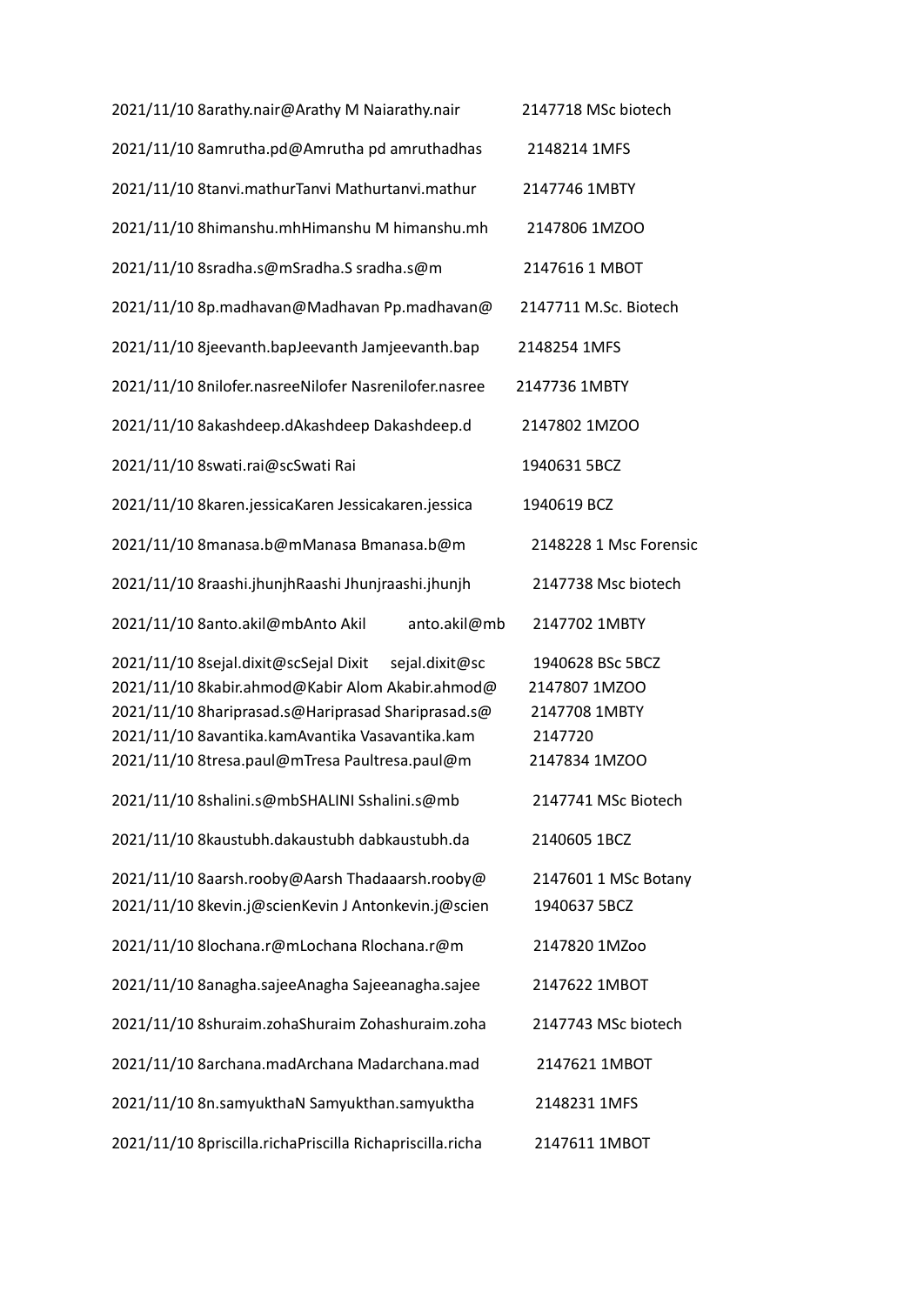| 2021/11/10 8purbasha.daPurbasha Dapurbasha.da           | 2147826 1MZOO          |
|---------------------------------------------------------|------------------------|
| 2021/11/10 8shrestha.barShrestha Barshrestha.bar        | 2147838 M.Sc. ZOO      |
| 2021/11/10 8arul.sharon@F Arul Sharonarul.sharon@       | 2147723 1MBTY          |
| 2021/11/10 8sugandhi.g@Sugandhi G sugandhi.g@           | 2147745 1 MSc. Biotech |
| 2021/11/10 8kasthuri.s@mKasthuri Shakasthuri.s@m        | 2147728 1 MBTY         |
| 2021/11/10 8rizwana.mr@Rizwana.M.Rrizwana.mr@           | 2147839 1MZOO          |
| 2021/11/10 8sneha.dk@mSNEHA D K sneha.dk@m              | 2147830 MSc zoo        |
| 2021/11/10 8shruti.thomaShruti Thomashruti.thoma        | 2147742 1MBTY          |
| 2021/11/10 8gauri.saini@mGauri gauri.saini@m            | 2147726 1MBTY          |
| 2021/11/10 8singh.jitendraDipti Singh<br>singh.jitendra | 2147829 1MZOO          |
| 2021/11/10 8kaviya.k@mzKaviya Sri K                     | 2147819 1 Msc Zoo      |
| 2021/11/10 8priyamvada.kPriyamvada Kpriyamvada.k        | 2148234 MSc Forensic   |
| 2021/11/10 8nahla.noushaNahla Noushnahla.nousha         | 2148252 Msc forensic   |
| 2021/11/10 8joycee.john@Joycee Johnjoycee.john@         | 2148224 Msc Forensic   |
| 2021/11/10 8divya.sajeev@Divya Sajeev divya.sajeev@     | 2148249 MFS            |
| 2021/11/10 8shivaram.hegShivaram M Hshivaram.heg        | 2140666 1 BCZ          |
| 2021/11/10 8meril.abrahamMeril Abrahameril.abraham      | 2147732 1MBTY          |
| 2021/11/10 8aatmaj.k@mAatmaj.K<br>aatmaj.k@m            | 2147801 1 Mzoo         |
| 2021/11/10 8suma@christDr Suma Sarosuma@christ          | 639                    |
| 2021/11/10 8ruchita.d@mRuchita.Naidruchita.d@m          | 2147827 Msc Zoo        |
| 2021/11/10 8bharath.r@mBHARATH R bharath.r@m            | 2147803 1MZOO          |
| 2021/11/10 8anirudh.joshiAnirudh Joshanirudh.joshi      | 2147701 M.Sc Biotech   |
| 2021/11/10 8rohan.kumarRohan Kumarohan.kumar            | 2147712 MBTY           |
| 2021/11/10 8ishika.manujalshika manujaishika.manuja     | 2148248 MFS            |
| 2021/11/10 8rajalakshmi.pRAJALAKSHrajalakshmi.p         | 2148236 M.Sc Forensic  |
| 2021/11/10 8anila.p@mboAnila P anila.p@mbo              | 2147603 1MBOT          |
| 2021/11/10 8vanshika.lohiVanshika vanshika.lohi         | 2147835 MZOO           |
| 2021/11/10 8vijay.sankar@Vijay Sankar vijay.sankar@     | 2147811 MSc zoo        |